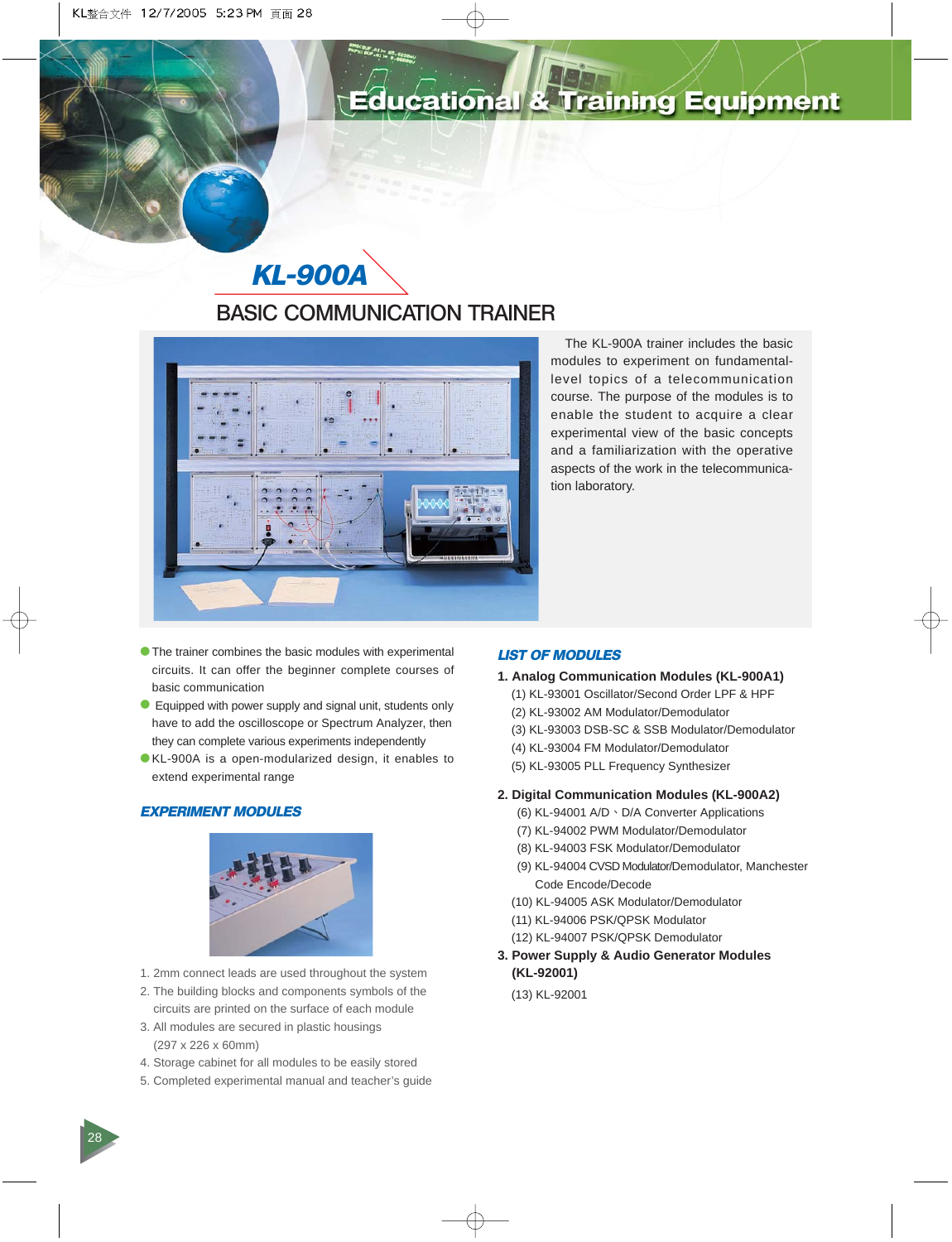# **KL -900A KL -900A**

29

## **Analog Communctional Modules**







KL-93004 KL-93005

#### **1. KL-93001**

(1) RF Oscillator

- a. Oscillator Frequency : 500KHz, 10MHz b. Power Supply : +12V
- (2) Second Order LPF and HPF
	- a. Low Pass -3db Frequency : 1KHz , 10KHz b. High Pass -3db Frequency : 800Hz , 8KHz
	- c. Power Supply : +12V , -12V
	-

## **2. KL-93002**

| (1) AM Modulator   |                      |
|--------------------|----------------------|
| a. Carrier Signal  | : 100KHz $\sim$ 2MHz |
| b. Audio Signal    | : 1KHz ~ 3KHz        |
| c. Power Supply    | : +12V, -5V          |
| (2) AM Demodulator |                      |
| a. Carrier Signal  | : 100KHz ~ 2MHz      |
| b. Audio Signal    | : 1KHz ~ 3KHz        |
| c. Power Supply    | : +12V, -12V         |

## **3. KL-93003**

(1) DSB-SC and SSB Modulator

# DSB-SC Modulator

| a. Carrier Signal    | : $500$ KHz ~ 1MHz |
|----------------------|--------------------|
| b. Audio Signal      | : 1KHz $\sim$ 2KHz |
| c. Power Supply      | : +12V, -5V        |
| <b>SSB Modulator</b> |                    |
| a. Carrier Signal    | : 453KHz           |
| b. Audio Signal      | : 1KHz ~ 2KHz      |
| c. Power Supply      | : +12V. -5V        |
|                      |                    |

| (2) DSB-SC and SSB Demodulator |                      |
|--------------------------------|----------------------|
| <b>DSB-SC Demodulator</b>      |                      |
| a. Carrier Signal              | : 500KHz             |
| b. Audio Signal                | : $1$ KHz ~ $3$ KHz  |
| c. Power Supply                | $: +12V$             |
| <b>SSB Demodulator</b>         |                      |
| a. Carrier Signal              | : 453KHz             |
| b. Audio Signal                | :2KHz                |
| c. Power Supply                | $: +12V$             |
| 4. KL-93004                    |                      |
| (1) Frequency Modulator        |                      |
| MC 1648 Modulator              |                      |
| a. Carrier Signal              | : $2MHz \sim 3MHz$   |
| b. Audio Signal                | : $3KHz \sim 8KHz$   |
| c. Power Supply                | $: +5V$              |
| <b>LM566 Modulator</b>         |                      |
| a. Carrier Signal              | : $2KHz \sim 20KHz$  |
| b. Audio Signal                | : $1$ KHz ~ $5$ KHz  |
| c. Power Supply                | : +5V, -5V           |
| (2) Frequency Demodulator      |                      |
| <b>LM 565 Demodulator</b>      |                      |
| a. Carrier Signal              | : $2$ KHz ~ $20$ KHz |
| b. Audio Signal                | : $1$ KHz ~ $5$ KHz  |
| c. Power Supply                | : +5V, -5V           |
| <b>FM-to-AM Demodulator</b>    |                      |
| a. Carrier Signal              | : 500KHz ~ 2MHz      |
| b. Audio Signal                | : $1$ KHz ~ $5$ KHz  |

# d. Power Supply : +5V, -5V **5. KL-93005 PLL Frequency Synthesizer**

- (1) Frequency Select Range : 1KHz ~ 1.5MHz
- 
- (2) Reference Frequency : Crystal osc. 1KHz or10KHz
- (3) Phase Detector & VCO : IC 4046
- (4) Adjustable Capture Range
- (5) Adjustable Lock-in Range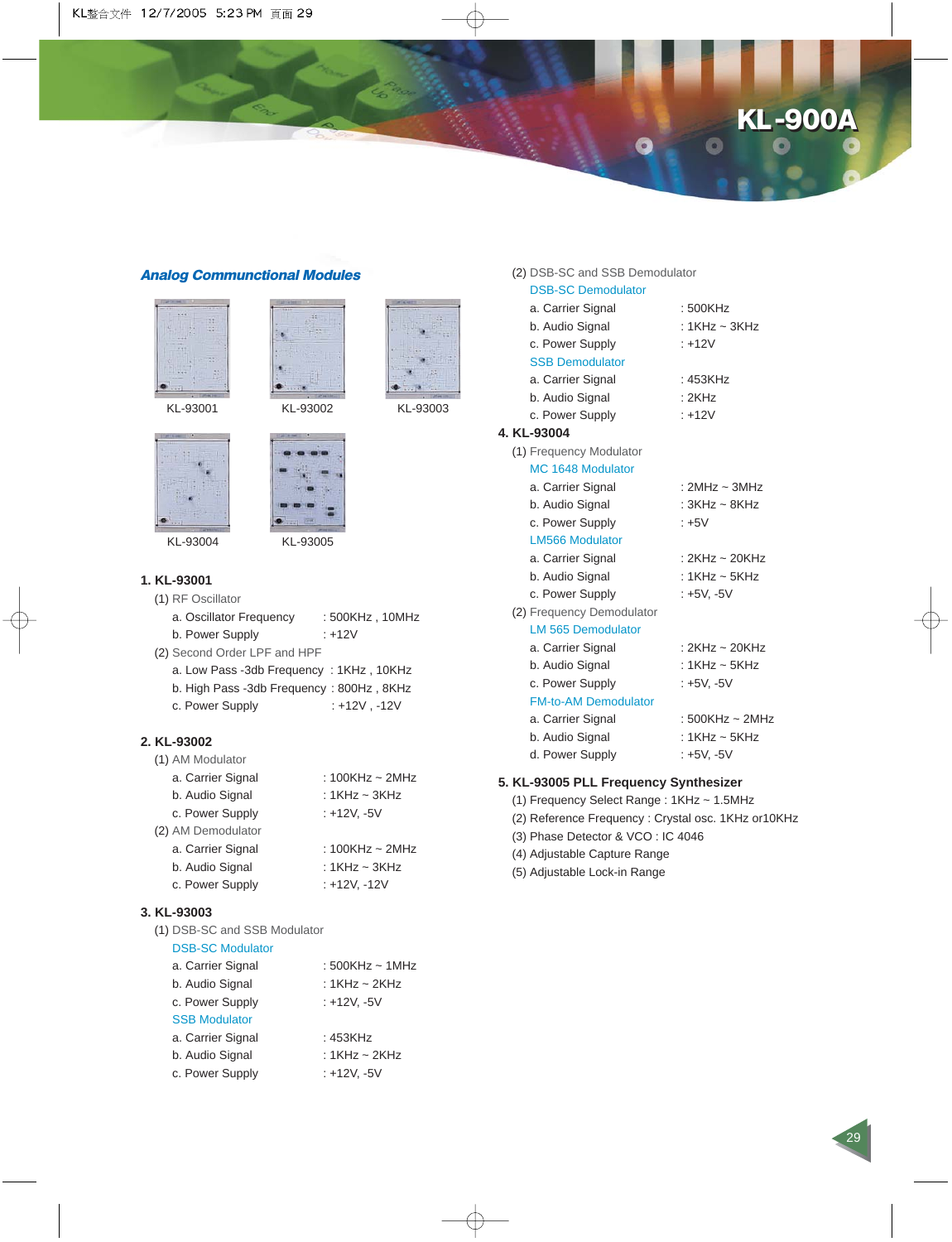

# ducational & Training Equipment

## **Digital Communication Modules**







KL-94004









KL-94005

KL-94006 KL-94007

# **6. KL-94001**

|  |  | (1) Analog to Digital Converter |
|--|--|---------------------------------|
|  |  |                                 |

| a. Resolution                   | : 8 bits or 256 steps |
|---------------------------------|-----------------------|
| b. Clock Frequency              | : 100KHz~800KHz       |
| c. Input Voltage Range          | : 0~5V                |
| d. Power Supply                 | : +5V                 |
| (2) Digital to Analog Converter |                       |
| a. Digital Input                | $: 8 \text{ bits}$    |
| b. Output Voltage Type          | : Single or Bipolar   |
|                                 |                       |

c. Power Supply : +12V, -12V

## **7. KL-94002**

| (1) PWM Modulator      |               |
|------------------------|---------------|
| Use LM741 PWM          |               |
| a. Carrier Signal      | : 1.5KHz~2KHz |
| b. Audio Signal        | : 500Hz       |
| c. Power Supply        | : +12V, -12V  |
| Use LM555 PWM          |               |
| a. Carrier Signal      | : 5KHz~10KHz  |
| b. Audio Signal        | : 1KHz        |
| c. Power Supply        | : +12V        |
| (2) PWM Demodulator    |               |
| a. Audio Signal        | : 500Hz~700Hz |
| b. Modulation Signal   | : 5KHz~6KHz   |
| c. Demodulation Signal | : 500Hz~700Hz |
| d. Power Supply        | : +12V        |

## **8. KL-94003**

| (1) FSK Modulator   |              |
|---------------------|--------------|
| a. Space Signal     | : 1270Hz     |
| b. Mark Signal      | :1070Hz      |
| c. Output Voltage   | : $0 - 5V$   |
| d. Power Supply     | : +12V, -12V |
| (2) FSK Demodulator |              |
| a. Space Signal     | : 1270Hz     |
| b. Mark Signal      | :1070Hz      |
| c. Output Voltage   | : $0 - 5V$   |
| d. Power Supply     | : +5V. -5V   |
|                     |              |

# **9. KL-94004**

- (1) CVSD Modulators & Demodulators
- (2) Manchester Code Encode & Decode
	- a. Encode of Manchester Code
	- b. Decode of Manchester Code

## **10. KL-94005**

|  |  | (1) ASK Modulator |
|--|--|-------------------|
|--|--|-------------------|

| a. Carrier Signal   | : 20KHz~200KHz |
|---------------------|----------------|
| b. Modulated Signal | : 1KHz~10KHz   |

(2) ASK Demodulator

#### Asynchronous Envelope Detector of ASK Demodulator

- a. Carrier Signal : 20KHz~200KHz b. Modulated Signal : 1KHz~10KHz Synchronous Product Detector of ASK Demodulator a. Carrier Signal : 20KHz~200KHz
- b. Modulated Signal : 1KHz~10KHz

# **11. KL-94006**

(1) PSK/QPSK MODULATOR

| Production & Measurement of Data Stream of QPSK |  |  |  |
|-------------------------------------------------|--|--|--|
|-------------------------------------------------|--|--|--|

| a. Data Speed         | : $400$ bps $\sim$ 1000bps |
|-----------------------|----------------------------|
| <b>QPSK Modulator</b> |                            |
| a. Carrier signal     | : 7KHz                     |
| b. Data Speed         | : 400bps                   |

#### **12. KL-94007**

| (1) PSK/QPSK DEMODULATOR |       |
|--------------------------|-------|
| a. Carrier signal        | :7KHz |